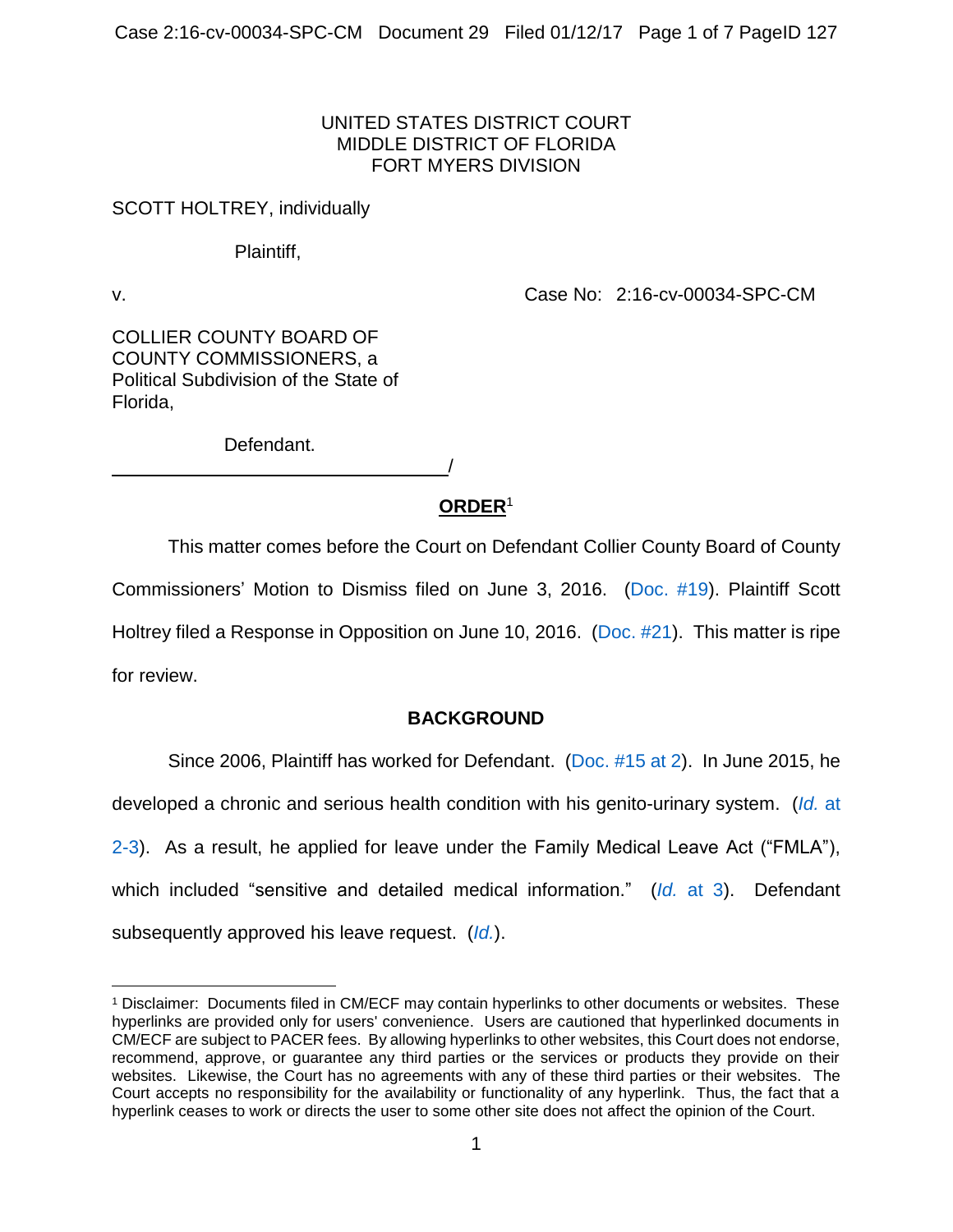Unbeknownst to Plaintiff, a management-level employee allegedly disclosed Plaintiff's condition to his coworkers and subordinates at a staff meeting that he did not attend. (*[Id.](https://ecf.flmd.uscourts.gov/doc1/047116036959?page=3)*). Roughly eight (8) coworkers and subordinates learned of Plaintiff's condition. [\(Doc. #15 at 4\)](https://ecf.flmd.uscourts.gov/doc1/047116036959?page=4). These coworkers and subordinate employees have approached Plaintiff to inquiry about his condition and "frequently [ ] make fun of him." (*[Id.](https://ecf.flmd.uscourts.gov/doc1/047116036959?page=4)*). Also, the "subordinate employees have been making jokes and obscene gestures about [his] condition in front of him[.]" (*[Id.](https://ecf.flmd.uscourts.gov/doc1/047116036959?page=4)*). Although Plaintiff sought corrective action, Defendant failed to remedy the situation. (*Id.* [at 8\)](https://ecf.flmd.uscourts.gov/doc1/047116036959?page=8).

Based on the forgoing, Plaintiff has filed this action against Defendant under the FMLA. [\(Doc. #1;](https://ecf.flmd.uscourts.gov/doc1/047015592100) [Doc. #15\)](https://ecf.flmd.uscourts.gov/doc1/047116036959). He asserts claims for interference and retaliation because Defendant breached his right to confidentiality under the FMLA. Defendant now moves to dismiss the Amended Complaint. [\(Doc. #19\)](https://ecf.flmd.uscourts.gov/doc1/047116120893).

#### **STANDARD OF REVIEW**

A pleading must contain a "short and plain statement of the claim showing that a pleader is entitled to relief." Fed. R. Civ. P.  $8(a)(2)$ . "[T]he pleading standard Rule 8 announces does not require 'detailed factual allegations,' but it demands more than an unadorned, the-defendant-unlawfully-harmed-me accusation." *[Ashcroft v. Iqbal](https://www.westlaw.com/Document/I90623386439011de8bf6cd8525c41437/View/FullText.html?transitionType=Default&contextData=(sc.Default)&VR=3.0&RS=da3.0&fragmentIdentifier=co_pp_sp_780_678)*, 556 U.S. [662, 678 \(2009\)](https://www.westlaw.com/Document/I90623386439011de8bf6cd8525c41437/View/FullText.html?transitionType=Default&contextData=(sc.Default)&VR=3.0&RS=da3.0&fragmentIdentifier=co_pp_sp_780_678) (quoting *Bell Atl. Corp. v. Twombly*[, 550 U.S. 544, 555 \(2007\)\)](https://www.westlaw.com/Document/Ib53eb62e07a011dcb035bac3a32ef289/View/FullText.html?transitionType=Default&contextData=(sc.Default)&VR=3.0&RS=da3.0&fragmentIdentifier=co_pp_sp_780_555). A pleading that contains only "labels and conclusions" or "a formulaic recitation of the elements of a cause of action will not do." *Twombly*[, 550 U.S. at 555.](https://www.westlaw.com/Document/Ib53eb62e07a011dcb035bac3a32ef289/View/FullText.html?transitionType=Default&contextData=(sc.Default)&VR=3.0&RS=da3.0&fragmentIdentifier=co_pp_sp_780_555) A complaint is equally insufficient if it contains "naked assertion[s]" devoid of "further factual enhancement." *Id*[. at 557.](https://www.westlaw.com/Document/Ib53eb62e07a011dcb035bac3a32ef289/View/FullText.html?transitionType=Default&contextData=(sc.Default)&VR=3.0&RS=da3.0&fragmentIdentifier=co_pp_sp_780_557)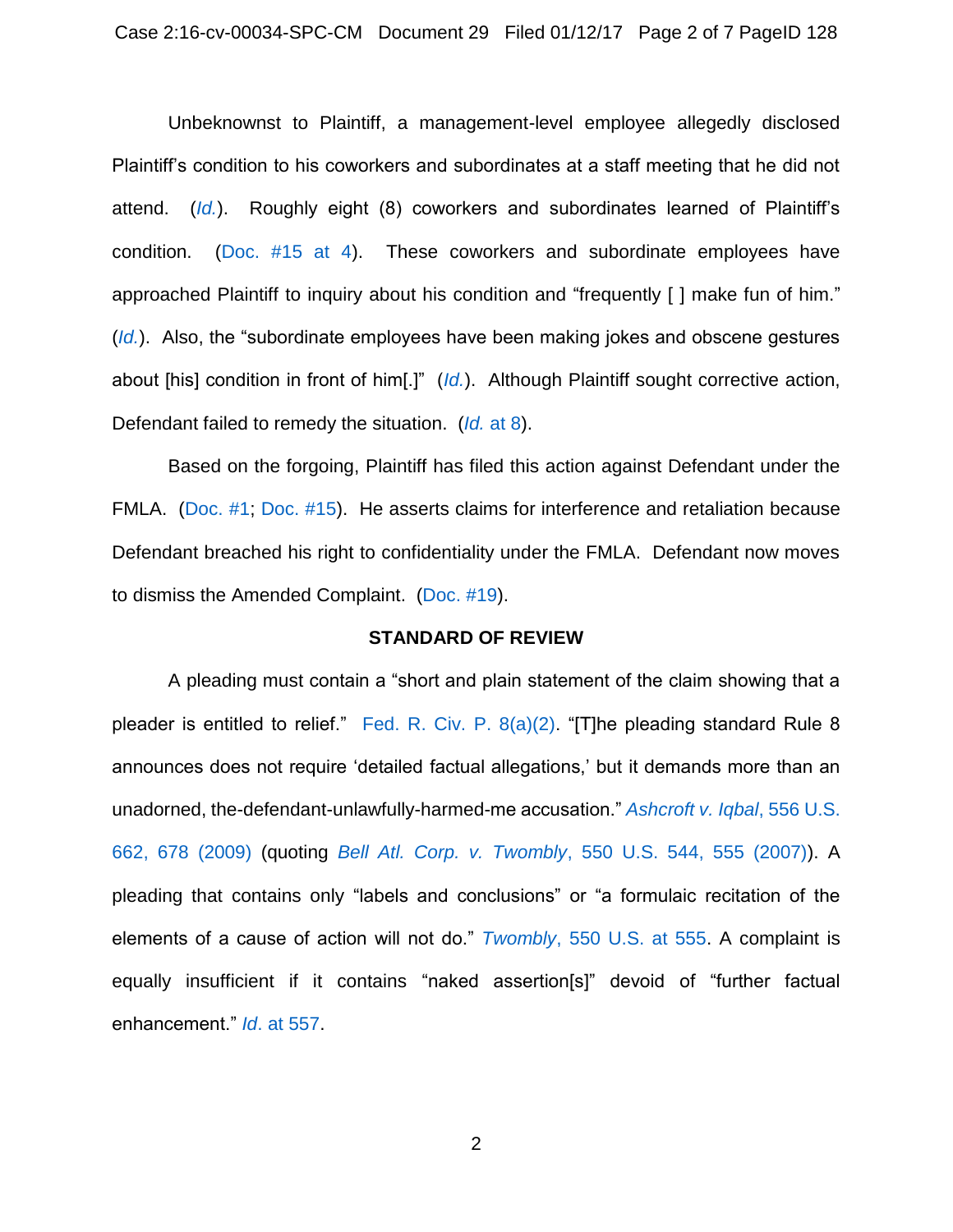When deciding a Rule 12(b)(6) motion to dismiss, the court must accept all factual allegations in the complaint as true and view them in a light most favorable to the plaintiff. *See Ashcroft v. Iqbal*[, 556 U.S. 662, 678 \(2009\).](https://www.westlaw.com/Document/I90623386439011de8bf6cd8525c41437/View/FullText.html?transitionType=Default&contextData=(sc.Default)&VR=3.0&RS=da3.0&fragmentIdentifier=co_pp_sp_780_678) However, this standard of review does not permit all pleadings adorned with facts to survive to the next stage of litigation. The Supreme Court has been clear on this point: a district court should dismiss a claim where a party fails to plead facts that make the claim facially plausible. *See Twombly*[, 550 U.S.](https://www.westlaw.com/Document/Ib53eb62e07a011dcb035bac3a32ef289/View/FullText.html?transitionType=Default&contextData=(sc.Default)&VR=3.0&RS=da3.0&fragmentIdentifier=co_pp_sp_780_570)  [at 570.](https://www.westlaw.com/Document/Ib53eb62e07a011dcb035bac3a32ef289/View/FullText.html?transitionType=Default&contextData=(sc.Default)&VR=3.0&RS=da3.0&fragmentIdentifier=co_pp_sp_780_570) A claim is facially plausible when the court can draw a reasonable inference that based on the facts pled the opposing party is liable for the alleged misconduct. *See [Iqbal](https://www.westlaw.com/Document/I90623386439011de8bf6cd8525c41437/View/FullText.html?transitionType=Default&contextData=(sc.Default)&VR=3.0&RS=da3.0&fragmentIdentifier=co_pp_sp_780_678)*, [556 U.S. at 678.](https://www.westlaw.com/Document/I90623386439011de8bf6cd8525c41437/View/FullText.html?transitionType=Default&contextData=(sc.Default)&VR=3.0&RS=da3.0&fragmentIdentifier=co_pp_sp_780_678) "Where a complaint pleads facts that are merely consistent with a defendant's liability, it stops short of the line between possibility and plausibility of entitlement to relief." *[Id.](https://www.westlaw.com/Document/I90623386439011de8bf6cd8525c41437/View/FullText.html?transitionType=Default&contextData=(sc.Default)&VR=3.0&RS=da3.0)*

#### **DISCUSSION**

Defendant moves to dismiss the Amended Complaint, arguing that Plaintiff has failed to allege a *prima facie* claim of interference and retaliation under the FMLA. [\(Doc.](https://ecf.flmd.uscourts.gov/doc1/047116120893?page=1)  [#19 at 1\)](https://ecf.flmd.uscourts.gov/doc1/047116120893?page=1). The crux of Defendant's argument is Plaintiff has failed to allege that it denied him FMLA benefits or engaged in an adverse employment action resulting in damages. Defendant emphasizes that it approved Plaintiff for FMLA leave. (*Id.* [at 3\)](https://ecf.flmd.uscourts.gov/doc1/047116120893?page=3). It also argues that the FMLA interference claim fails because Plaintiff does not adequately allege a hostile work environment. (*Id.* [at 3-4\)](https://ecf.flmd.uscourts.gov/doc1/047116120893?page=3).

Against this backdrop, the Court will address each of Plaintiff's claims in turn.

### **A. FMLA Interference (Count I)**

The FMLA entitles an employee "to a total of 12 workweeks of leave during any 12-month period" if the employee suffers from "a serious health condition." 29 [U.S.C.](https://www.westlaw.com/Document/N73D5A610EFEE11DEB5BDFA67C894AE32/View/FullText.html?transitionType=Default&contextData=(sc.Default)&VR=3.0&RS=da3.0)

3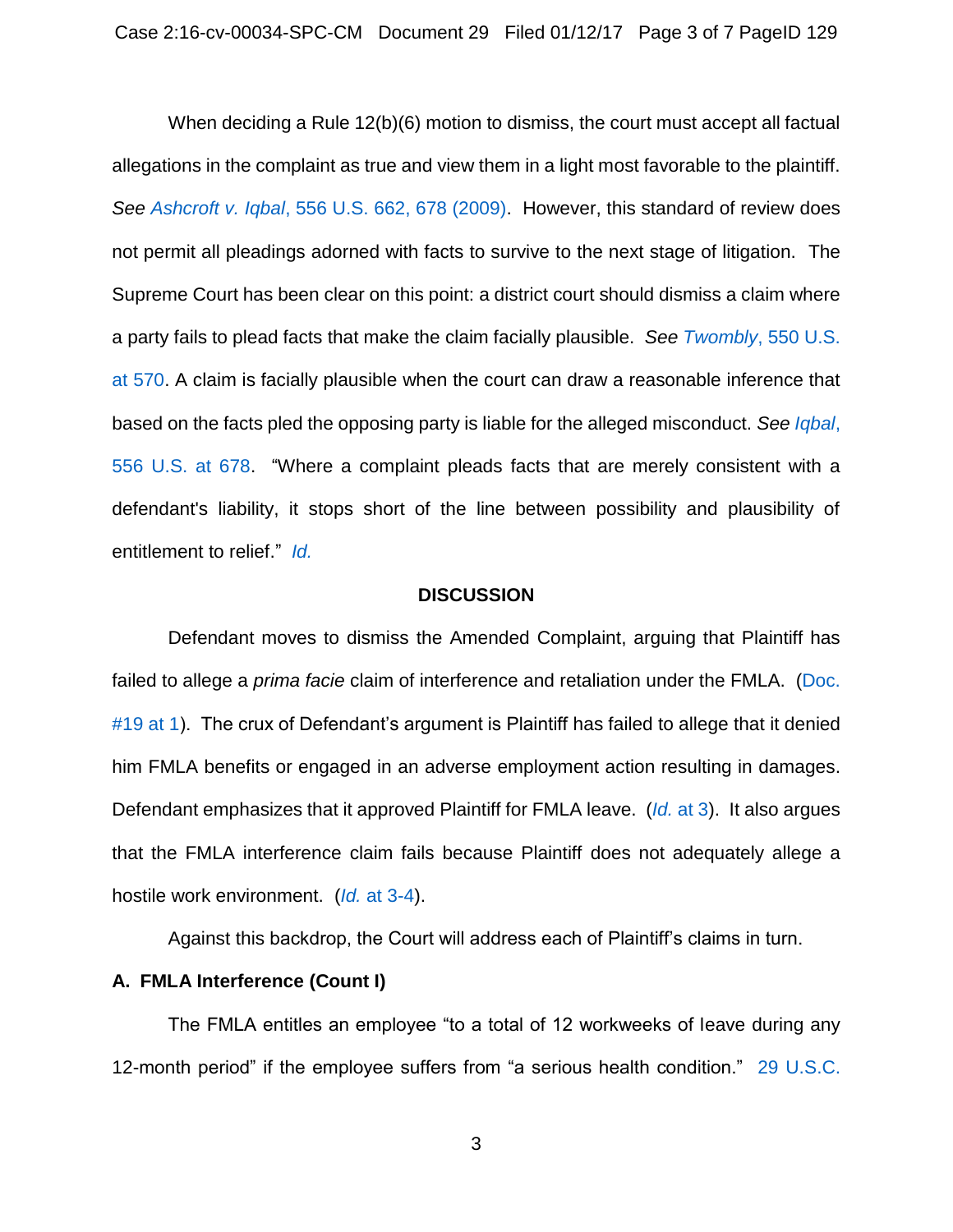[§ 2612.](https://www.westlaw.com/Document/N73D5A610EFEE11DEB5BDFA67C894AE32/View/FullText.html?transitionType=Default&contextData=(sc.Default)&VR=3.0&RS=da3.0) To protect this right, the FMLA authorizes two types of claims – interference and retaliation. *See [Strickland v. Water Works & Sewer Bd. of City of Birmingham](https://www.westlaw.com/Document/Ib69a7a28799711d9bf29e2067ad74e5b/View/FullText.html?transitionType=Default&contextData=(sc.Default)&VR=3.0&RS=da3.0&fragmentIdentifier=co_pp_sp_506_1206)*, 239 F.3d [1199, 1206 \(11th Cir. 2001\).](https://www.westlaw.com/Document/Ib69a7a28799711d9bf29e2067ad74e5b/View/FullText.html?transitionType=Default&contextData=(sc.Default)&VR=3.0&RS=da3.0&fragmentIdentifier=co_pp_sp_506_1206) An interference of rights occurs when an employer interferes with, restrains, or denies the exercise or attempted exercise of rights or benefits under the FMLA. *See* [29 U.S.C. § 2615\(a\)\(1\);](https://www.westlaw.com/Document/NB6E42EA0AFF711D8803AE0632FEDDFBF/View/FullText.html?transitionType=Default&contextData=(sc.Default)&VR=3.0&RS=da3.0) *[Pereda v. Brookdale Senior Living Cmtys., Inc.,](https://www.westlaw.com/Document/Iecd727e43b8811e1aa95d4e04082c730/View/FullText.html?transitionType=Default&contextData=(sc.Default)&VR=3.0&RS=da3.0&fragmentIdentifier=co_pp_sp_506_1272)* [666 F.3d 1269, 1272 \(11th Cir. 2012\)](https://www.westlaw.com/Document/Iecd727e43b8811e1aa95d4e04082c730/View/FullText.html?transitionType=Default&contextData=(sc.Default)&VR=3.0&RS=da3.0&fragmentIdentifier=co_pp_sp_506_1272) (explaining that interference claims involve an "employee assert[ing] that his employer denied or otherwise interfered with his substantive rights under the [FMLA]."). An employee alleging a claim of interference "need only demonstrate by a preponderance of the evidence that he was entitled to the benefit denied." *Strickland*[, 239 F.3d at 1206-07.](https://www.westlaw.com/Document/Ib69a7a28799711d9bf29e2067ad74e5b/View/FullText.html?transitionType=Default&contextData=(sc.Default)&VR=3.0&RS=da3.0&fragmentIdentifier=co_pp_sp_506_1206)

In addition, "[r]ecords and documents relating to certifications, recertifications or medical histories of employees or employees' family members, created for purposes of FMLA, shall be maintained as confidential medical records in separate files/records from the usual personnel files."  $29 \text{ C.F.R.}$  § 825.500(g). "[I]t is unsettled whether this provision gives rise to a private right of action for disclosure[.]" *[Holland v. Shinseki](https://www.westlaw.com/Document/Ib05c7c8b436311e1aa95d4e04082c730/View/FullText.html?transitionType=Default&contextData=(sc.Default)&VR=3.0&RS=da3.0&fragmentIdentifier=co_pp_sp_999_13)*, No. 3:10-CV-[0908-B, 2012 WL 162333, at \\*13 \(N.D. Tex. Jan. 18, 2012\).](https://www.westlaw.com/Document/Ib05c7c8b436311e1aa95d4e04082c730/View/FullText.html?transitionType=Default&contextData=(sc.Default)&VR=3.0&RS=da3.0&fragmentIdentifier=co_pp_sp_999_13) Defendant, however, only challenges the sufficiency of Plaintiff's claim and not whether there is a private right of action under § 825.500. The Court thus will limit its review to the sufficiency of the Amended Complaint.

Construing all factual allegations in the Amended Complaint as true, Plaintiff has sufficiently alleged a right of confidentiality and that Defendant breached that right when it disclosed his protected medical information during a staff meeting and without his

4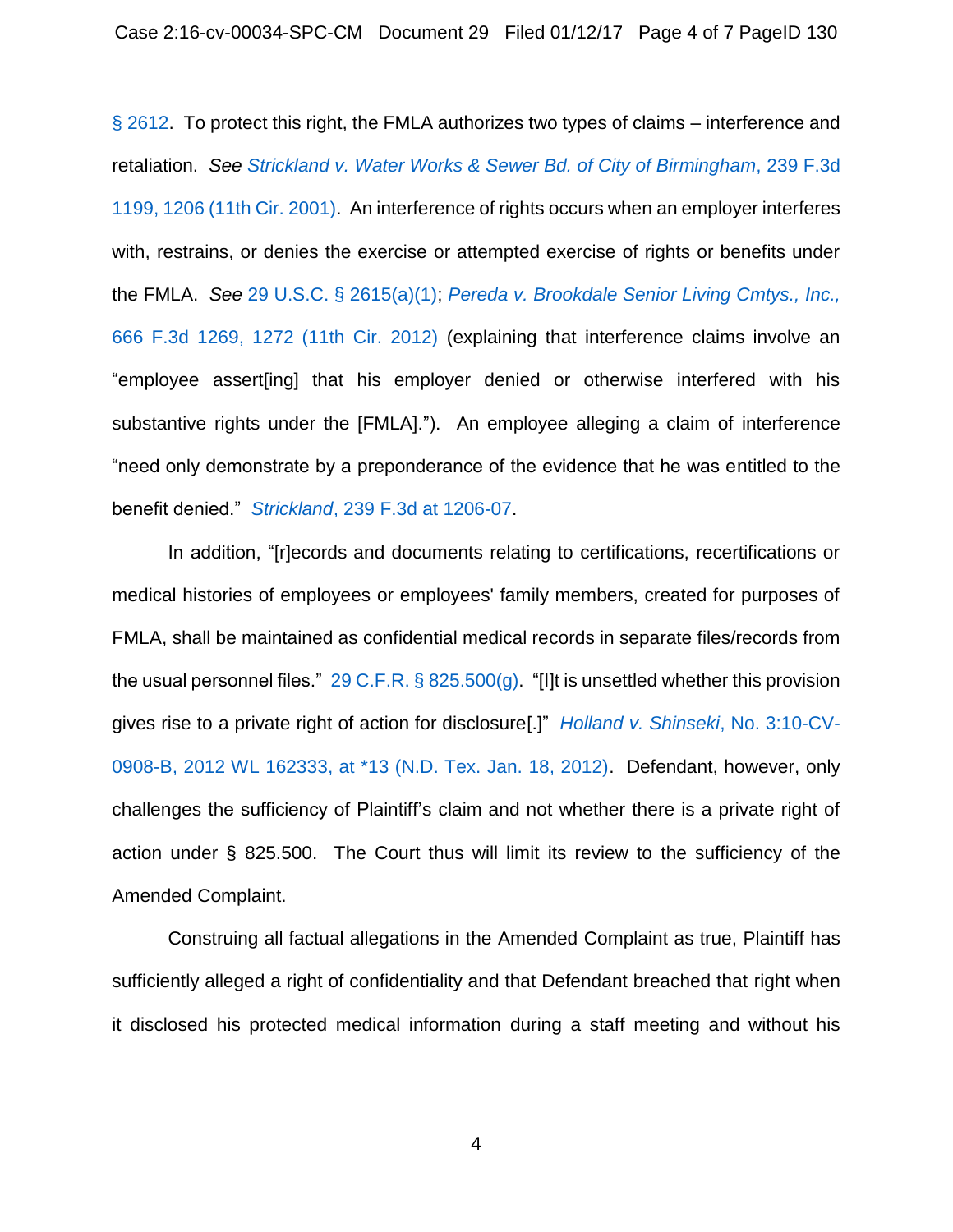permission. And because of this disclosure, Plaintiff's subordinates made jokes and obscene gestures about his condition. [\(Doc. #15 at 4\)](https://ecf.flmd.uscourts.gov/doc1/047116036959?page=4).

The Court is not persuaded by Defendant's argument that the interference claim fails because, by Plaintiff's own admission, it granted him FMLA leave. [\(Doc. #19 at 3\)](https://ecf.flmd.uscourts.gov/doc1/047116120893?page=3). The issue in this case is whether confidentiality is a right under the FMLA and whether Defendant interfered with that right. Although district courts conflict on whether a disclosure of an employee's medical information constitutes an interference claim under  $FMLA<sub>1</sub><sup>2</sup>$  the Court finds that the enforcing labor regulation makes clear that confidentiality of medical information is a right provided and protected under the FMLA. *See* [29 C.F.R.](https://www.westlaw.com/Document/N9B8CD2F070E711E297CEB6BDAD03A32E/View/FullText.html?transitionType=Default&contextData=(sc.Default)&VR=3.0&RS=da3.0) 

### $§ 825.500(q).$

 $\overline{a}$ 

Defendant also asserts that Plaintiff's claim should fail because he has not sufficiently alleged a hostile work environment. [\(Doc. #19 at 3-4\)](https://ecf.flmd.uscourts.gov/doc1/047116120893?page=3). Defendant relies on *Bryant v. Jones*[, 575 F.3d 1281 \(11th Cir. 2009\)](https://www.westlaw.com/Document/If75609e17de411de9988d233d23fe599/View/FullText.html?transitionType=Default&contextData=(sc.Default)&VR=3.0&RS=da3.0) and *[Allen v. Tyson Foods, Inc](https://www.westlaw.com/Document/I024b9ca9942911d9bdd1cfdd544ca3a4/View/FullText.html?transitionType=Default&contextData=(sc.Default)&VR=3.0&RS=da3.0)*., 121 F.3d [642 \(11th Cir. 1997\).](https://www.westlaw.com/Document/I024b9ca9942911d9bdd1cfdd544ca3a4/View/FullText.html?transitionType=Default&contextData=(sc.Default)&VR=3.0&RS=da3.0) *Bryant* provides the elements that a plaintiff must allege for a hostile work environment claim under Title VII of the Civil Rights Act, while *Allen* provides the factors that courts weigh in assessing a Title VII harassment claim. Both cases are distinguishable.

<sup>2</sup> *Compare Bender v. City of Clearwater*[, No. 8:04-CV-1929-T23EAJ, 2006 WL 1046944 \(M.D. Fla. Apr. 19,](https://www.westlaw.com/Document/I2b859bedd17b11daa514dfb5bc366636/View/FullText.html?transitionType=Default&contextData=(sc.Default)&VR=3.0&RS=da3.0)  [2006\)](https://www.westlaw.com/Document/I2b859bedd17b11daa514dfb5bc366636/View/FullText.html?transitionType=Default&contextData=(sc.Default)&VR=3.0&RS=da3.0) (finding that plaintiff's interference claim failed where one of the allegations was that her employer discussed her leave with other employees. "Plaintiff has not shown that the [the employer's] alleged actions stopped her from taking FMLA leave or prevented her from returning to work at the end of her approved leave"); *Johnson v. Moundsvista, Inc.*[, No. CIV. 01-915 DWF/AJB, 2002 WL 2007833 \(D. Minn. Aug. 28,](https://www.westlaw.com/Document/If404d5e153f911d997e0acd5cbb90d3f/View/FullText.html?transitionType=Default&contextData=(sc.Default)&VR=3.0&RS=da3.0)  [2002\)](https://www.westlaw.com/Document/If404d5e153f911d997e0acd5cbb90d3f/View/FullText.html?transitionType=Default&contextData=(sc.Default)&VR=3.0&RS=da3.0) (stating that if there is a private right of action under  $\S$  825.500(g) then plaintiff should show tangible injury); *with Mahran v. Benderson Dev. Co., LLC*[, No. 10-CV-715A, 2011 WL 1467368 \(W.D.N.Y. Apr. 18,](https://www.westlaw.com/Document/I1d33fe6e6a8b11e0b63e897ab6fa6920/View/FullText.html?transitionType=Default&contextData=(sc.Default)&VR=3.0&RS=da3.0)  [2011\)](https://www.westlaw.com/Document/I1d33fe6e6a8b11e0b63e897ab6fa6920/View/FullText.html?transitionType=Default&contextData=(sc.Default)&VR=3.0&RS=da3.0) (finding allegations to be sufficient for an FMLA claim where plaintiff alleged that his employer disclosed the contents of his medical records to his co-workers causing him to be subject to harassment and a hostile work environment upon his return); *[Ekugwum v. City of Jackson, Miss](https://www.westlaw.com/Document/I719900c3488f11dfaad3d35f6227d4a8/View/FullText.html?transitionType=Default&contextData=(sc.Default)&VR=3.0&RS=da3.0)*., No. [CIVA3:09CV48DPJ-JCS, 2010 WL 1490247](https://www.westlaw.com/Document/I719900c3488f11dfaad3d35f6227d4a8/View/FullText.html?transitionType=Default&contextData=(sc.Default)&VR=3.0&RS=da3.0) (S.D. Miss. Apr. 13, 2010) (allowing an FMLA claim to survive where plaintiff alleged that others approached her and informed her that they were aware of the confidential information that was submitted to her employer).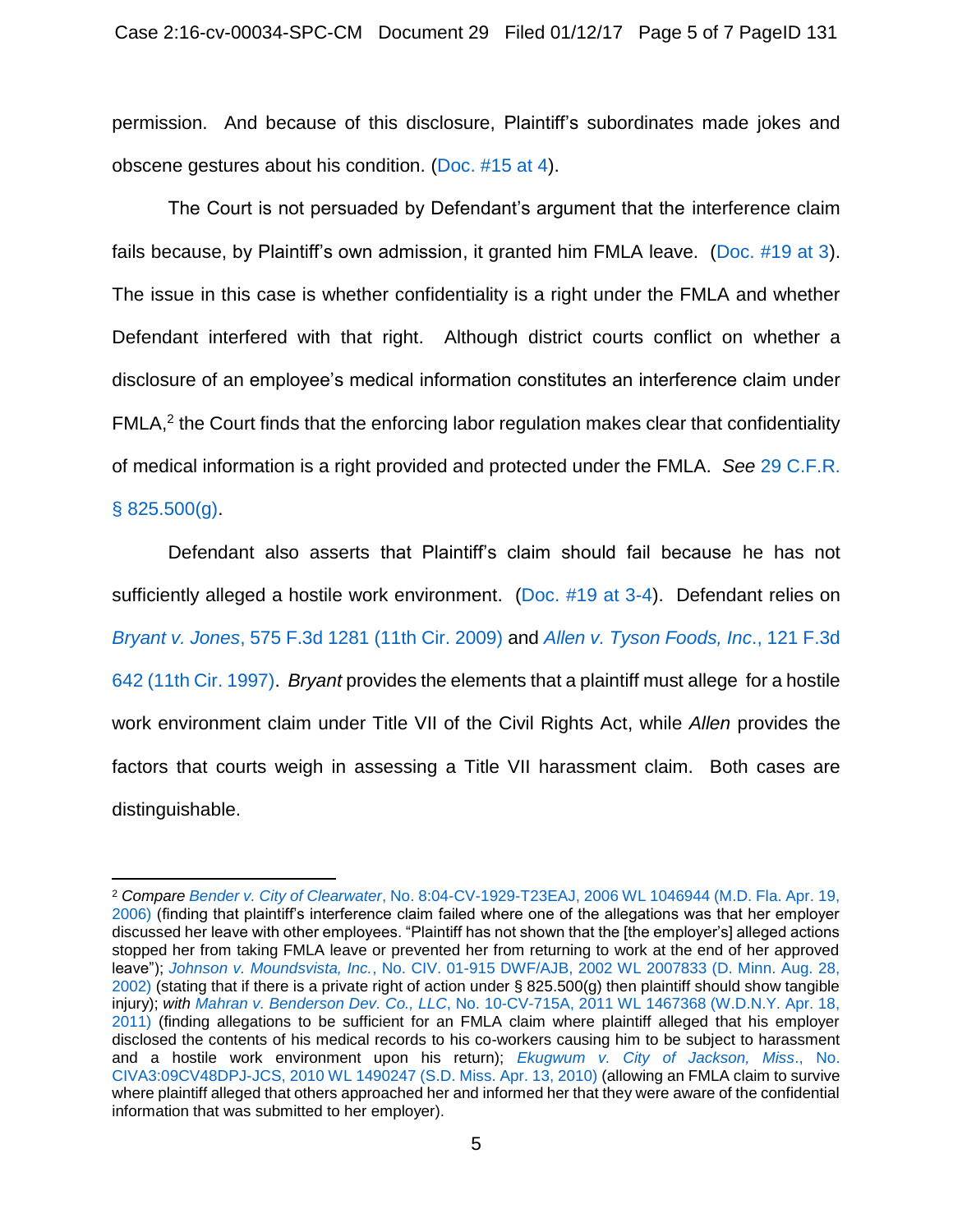Plaintiff does not assert a traditional Title VII hostile work environment. Instead, he alleges that Defendant interfered with his FMLA rights by disclosing his confidential medical information to his coworkers and subordinates, which resulted in a work environment riddled with obscene gestures and jokes at his expense. While the Amended Complaint does not allege in detail how the disclosure affected Plaintiff, it includes sufficient allegations that the subordinates' obscene behavior and joking altered his work conditions. [\(Doc. #15 at 4\)](https://ecf.flmd.uscourts.gov/doc1/047116036959?page=4). At this preliminary stage of litigation, the Court must accept these allegations as true.

Accordingly, because Plaintiff has sufficiently alleged an FMLA interference claim, the Court denies Defendant's motion to dismiss as to Count I.

#### **B. FMLA Retaliation Claim (Count II)**

Next, the Court turns to Plaintiff's retaliation claim. The FMLA prohibits an employer from "discharg[ing] or in any other manner discriminat[ing] against any individual" for asserting his rights under the FMLA. [29 U.S.C. §](https://www.westlaw.com/Document/NB6E42EA0AFF711D8803AE0632FEDDFBF/View/FullText.html?transitionType=Default&contextData=(sc.Default)&VR=3.0&RS=da3.0) 2615(a)(2). "[T]o succeed on an FMLA retaliation claim, an employee must demonstrate that her employer intentionally discriminated against her in the form of an adverse employment action for having exercised an FMLA right." *[Barron v. Sch. Bd. of Hillsborough Cnty.](https://www.westlaw.com/Document/I8329704d547811d997e0acd5cbb90d3f/View/FullText.html?transitionType=Default&contextData=(sc.Default)&VR=3.0&RS=da3.0&fragmentIdentifier=co_pp_sp_345_1333)*, 3 F. Supp. [1323, 1333 \(M.D. Fla. 2014\)](https://www.westlaw.com/Document/I8329704d547811d997e0acd5cbb90d3f/View/FullText.html?transitionType=Default&contextData=(sc.Default)&VR=3.0&RS=da3.0&fragmentIdentifier=co_pp_sp_345_1333) (citing *Strickland*[, 239 F.3d at 1207\)](https://www.westlaw.com/Document/Ib69a7a28799711d9bf29e2067ad74e5b/View/FullText.html?transitionType=Default&contextData=(sc.Default)&VR=3.0&RS=da3.0&fragmentIdentifier=co_pp_sp_506_1207). Thus, to allege a retaliation claim, the employee must show, "(1) he engaged in a statutorily protected activity; (2) he suffered an adverse employment decision; and (3) the decision was causally related to the protected activity." *Strickland*[, 239 F.3d](https://www.westlaw.com/Document/Ib69a7a28799711d9bf29e2067ad74e5b/View/FullText.html?transitionType=Default&contextData=(sc.Default)&VR=3.0&RS=da3.0&fragmentIdentifier=co_pp_sp_506_1207) at 1207. Here, the parties square off over the second element.